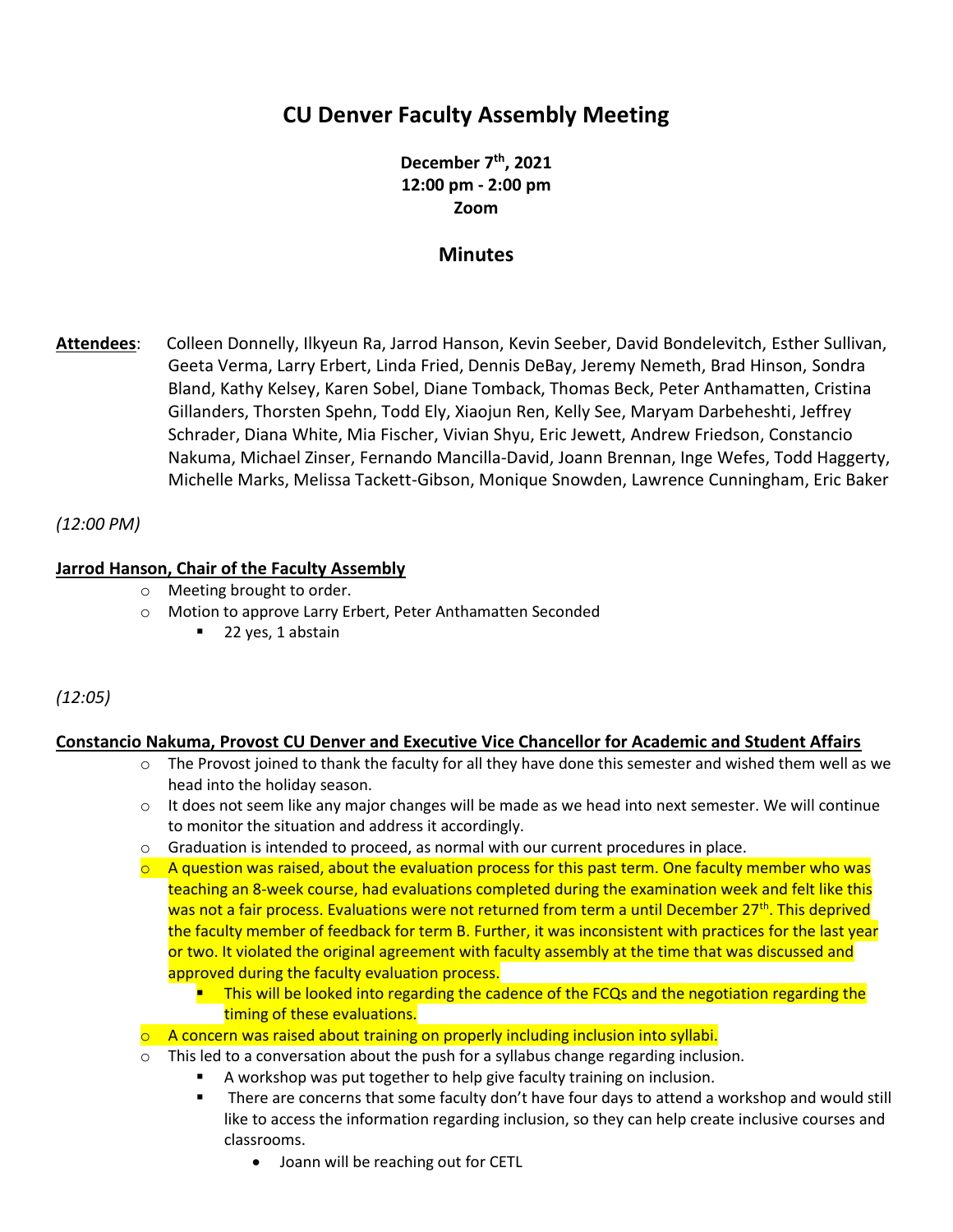### *(12:25 PM)*

### **Katie Linder, Associate Vice Chancellor for Digital Strategy and Learning**

- $\circ$  There are ongoing discussions across the system about the role of ODE at the system level and whether we want to shift some of the services back to the campus level.
- o One direction they are looking at is more of an integrated or hybrid approach that would integrate our online students better with our campus.
- o The Digital Strategy Task Force was created to take this on and shape a vision for our campus. You can find their website below.
	- [https://www1.ucdenver.edu/offices/provost/office-of-the-provost/online-education/digital](https://www1.ucdenver.edu/offices/provost/office-of-the-provost/online-education/digital-strategy-task-force)[strategy-task-force](https://www1.ucdenver.edu/offices/provost/office-of-the-provost/online-education/digital-strategy-task-force)
- $\circ$  They have hosted 7 campus conversations as well as 4 additional stakeholder meetings. They have 6 more scheduled.
- o They will have recommendations to the Provost and Chancellor by late March.

### *(12:40 PM)*

### **Thomas Beck, Chair of the Ethnic Diversity Committee**

- $\circ$  A proposal has been put together to create a Critical & Emerging Issues Fellowship program (CEI-Fellowship) that invites scholars, students, and staff to speak about timely issues impacting CU Denver, the Denver metropolitan area, the nation, and humanity. Through their lectures, applied scholarly work, and outreach efforts, the CEI-Fellowship will highlight the scholarship, creativity and dedication of CU Denver and create a continuing dialogue with the greater Denver community.
	- The purposes of the CEI-Fellowship is threefold:
		- Create an opportunity for CU Denver faculty, staff, student members to engage in open and respectful conversations with one another and the Denver metropolitan.
		- Highlight and support CU Denver faculty, staff, student research, engagement, and expertise.
		- Provide a platform to consider relevant social and cultural issues and their impact(s) on the campus, Denver metro, Colorado, region, nation, and/or the globe.
- $\circ$  There were some concerns regarding eligibility, as there didn't seem to be a process or mechanism in place to ensure that ideas have merit. Without a filtering process, you may be inviting ideas that do not have merit to them.
	- A rubric type of framework could be very useful in evaluating the ideas proposed.
- o A question was raised about where the money will be coming from.
	- It is not clear yet what type of funds are available and how many awards could be given. That will be determined later.
- $\circ$  There were concerns regarding the time commitment that this proposal would create. A recommendation was made that the responsibilities could be split, and multiple people could take this one.
- $\circ$  Thomas Beck will be taking this back to EDC to integrate the recommendations into the proposal and bring it back to the general assembly for the next meeting.

*(12:55 PM)*

### **Colleen Donnelly, Chair of the Disabilities Committee**

 $\circ$  To help individuals on our campus, we must know who the individuals on our campus are. We would like to know more about our community. There is currently a form on CU Access that allows individuals to self-report their disability status. However, individuals on our campus do not use that.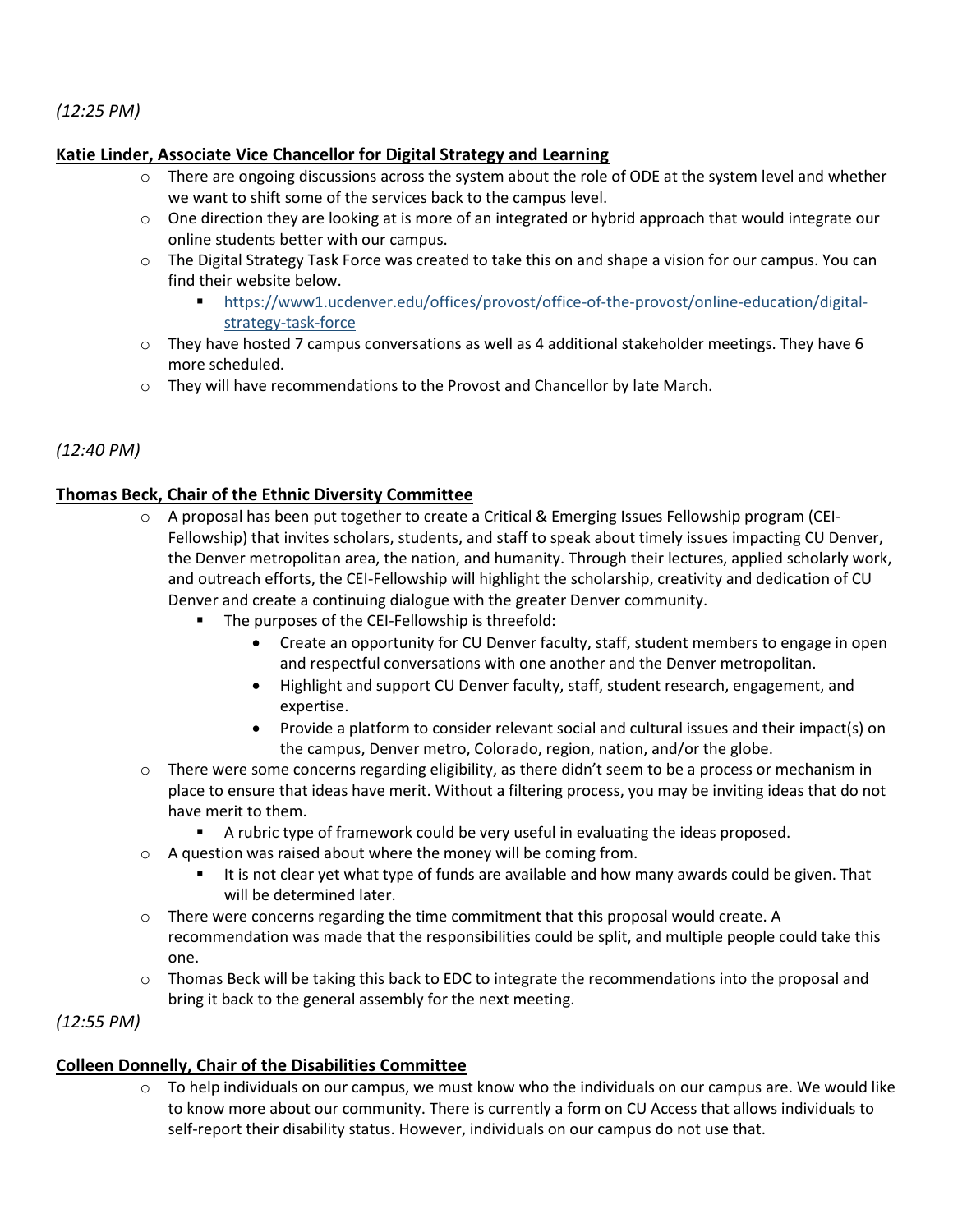- o What they want to do is to start collecting information and ask when the university does surveys that collect demographic information, that an additional question be added that asks if individuals have a disability and make it a standard demographic question.
- $\circ$  They want people to be able to self-identify and get data on individuals who are potentially outside of ADA.
- o Motion to Approve Thomas Beck, Linda Fried Seconded
	- 21 yes, 5 abstain

*(1:10 PM)*

# **Joann Brennan, Interim Associate Vice Chancellor for Faculty Affairs**

- $\circ$  The University has shifted the merit pool timeline, to allow decision on merit pool increases to be made after Fall Census. With that change, conservations started about the annual review of Faculty. Currently it is on a calendar year. They are now hoping to adjust the annual review process to the academic year calendar.
	- One thought is that we could transition by including Fall 2021, Spring 2022, and Summer 2022 to this current review cycle to shift reviews to Fall and align with the academic year.
- $\circ$  There were concerns about the timing regarding tenure promotion and evaluations. The timing of this must be really thought out, as it could create a workload conflict. This has been thought through to ensure that we avoid any potential problems.
- $\circ$  As it stands now, in August faculty would start preparing required review materials. September October, faculty materials would be reviewed. November, evaluations, and ratings completed and submitted.
	- Right now, they are assessing whether schools and colleges would be able to complete all processes necessary. But currently it is looking like all schools and colleges would be able to get this done.
- o Motion to vote to endorse, Peter Anthamatten, Larry Erbert Seconded
	- 23 yes, 2 abstain

# *(1:25 PM)*

# **Maryam Darbeheshti, Chair of the Committee on the Status of Women**

- $\circ$  The Committee on the status of women created a proposal that focuses on how the pandemic has disproportionately affected women and minority group faculty. The proposal has recommendations on how the university can work to address this problem.
- o Colleen Donnelly Motion to Support, seconded by Kelly See
	- 20 yes, 1 abstain

# *(1:35 PM)*

# **Jarrod Hanson, Chair of the Faculty Assembly**

- o There are openings on a few Faculty Council committees. Below are the openings, if you are interested in serving, please contact Jarrod Hanson.
	- **Communications (IRC Member)**
	- **Women's Committee**
	- **LGBTQ+ Committee**
	- **EPUS**
	- **Disability and Access Committee**

*(1:45)* **Committee Reports**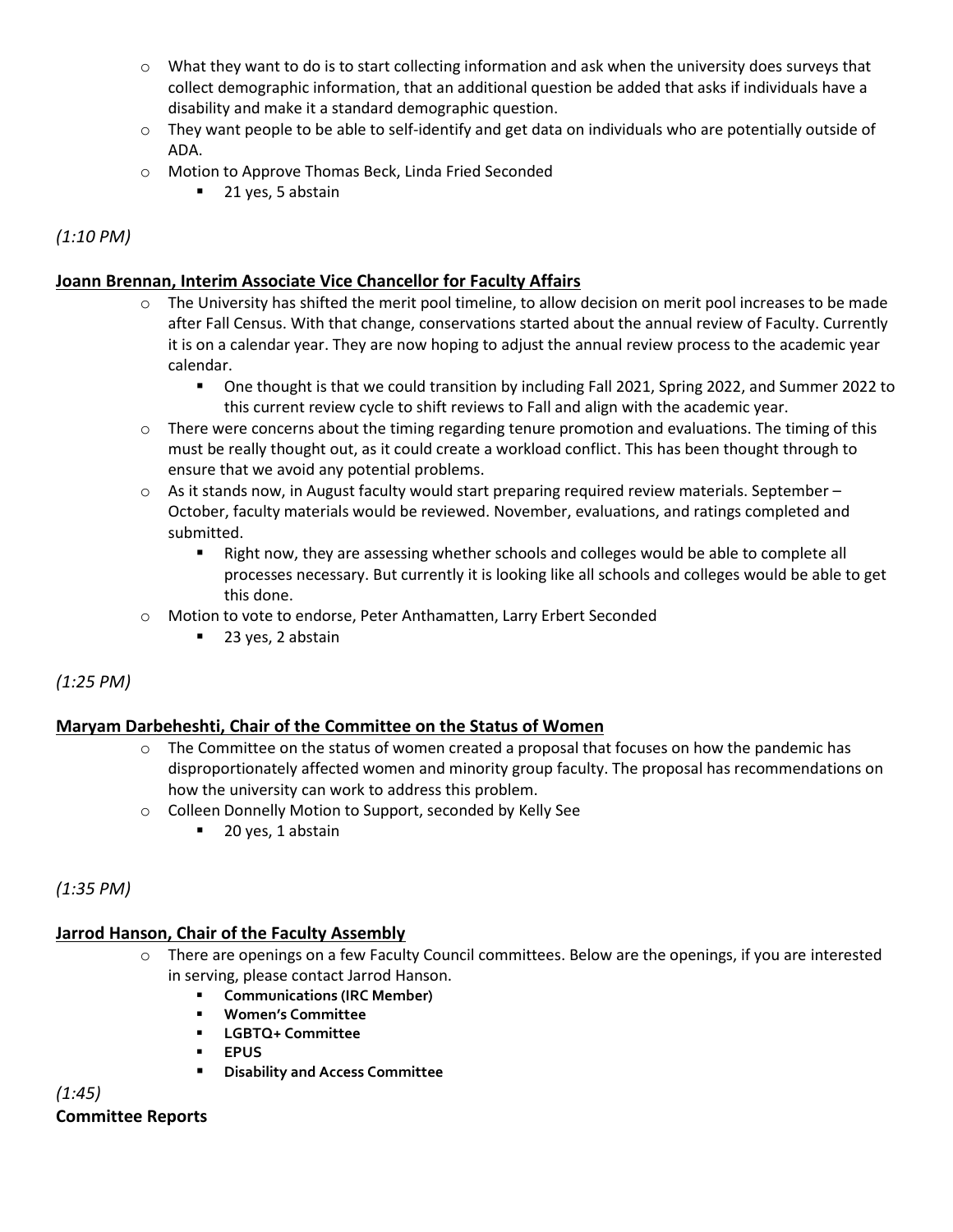- o **Educational Policy and Planning Committee:** Continuing work on two initiatives. APS 1031 on syllabus policy, and APS 1009 which looks at multiple means of teaching evaluation. They will have things to bring back to the Assembly on those soon.
	- **EPPC has wrapped up the APS 1007 Multiple Measures of Teaching Evaluation and is continuing** the discussions around the Campus Syllabus Policy.

### o **LGBTQ+ Committee**

- In the fall, the LGBTQ+ FA Assembly Committee partnered with OIT and other DEI campus stakeholders to enable a system-wid[e Zoom pronoun feature t](https://support.zoom.us/hc/en-us/articles/4402698027533-Adding-and-sharing-your-pronouns)hat allows users to enter and share their pronouns. *Why is this important?* While pronoun sharing can be particularly important to LGBTQ+ community members, using pronouns benefits *everyone,* enabling all to share about themselves and be more respectfully treated on Zoom. CU Denver student Spencer Green (they/them/theirs) said: "Making pronoun features available and easily accessible allows for pronouns to already be a part of the structure of a class rather than something I would have to manually edit in my display name, which eases my concerns about if there could be an accidental misgendering or use of my legal name. By being already included instead of having to make space for myself and pronouns, I feel more valued and seen." More info is available in this article fro[m CU Denver News.](https://news.ucdenver.edu/zoom-pronoun-feature-now-available/?utm_source=CUDNews-Tue-Nov-16-2021&utm_medium=email&utm_campaign=CUDenverNewsletter&utm_content=Zoom-Pronoun-Feature-Now-Available)
- The LGBTQ+ FA Committee has also partnered with the College of Arts and Media to pilot an LGBTQ+-inclusive pedagogy training for faculty and staff. Focusing on student success and retention, these workshops cover basic competency in LGBTQ terminology and inclusive pedagogical practices regardless of discipline. After conducting the first round of workshops this fall, the committee will continue to offer them in the spring. If you would like to bring a workshop to your department or college, please contact Mia Fischer (she/her), Chair, LGBTQ+ FA Assembly Committee at: [mia.fischer@ucdenver.edu.](mailto:mia.fischer@ucdenver.edu)

### o **Learning, Educational, Technology, Teaching and Scholarship Committee**

- **■** AHEC Classrooms: Conversations with AHEC about classroom infrastructure in Plaza and King continue. Classrooms are in differing states of repair and functionality; we are attempting to identify ways/means to ensure classrooms have a sustained baseline. Dialogue open with AHEC, OIT, MSU, and CCD.
- **Proctorio: Lindsey Hamilton, Amy Hasinoff and I are opening conversations with academic** programs that have high-use of Proctorio. We aim to understand their needs and avoid disruption of their pedagogies should the university break ties with Proctorio. Also, sharing context for the DEI concerns affiliated with Proctorio.

### o **Committee on the Status of Women**

- Parental leave policy
	- Committee discussed supporting a parental leave policy that does not include using all sick leave and is line with CU Boulder's parental leave policy; also discussed the need for the current CU Denver parental leave policy to be more consistently utilized and enforced across departments and units. Currently, a person's leave details depend on who decides the person's leave (e.g., department chair, Dean).
	- As a group, we aren't sure the best avenues for advocacy for a new policy or for advocating for consistent use of an advantageous interpretation of the current policy. We will follow up with Human Resources and others as a first start to find out what avenues would make sense.
- University guidelines to address gender disparities
- **•** Proposal to Adopt Recommendations to Support Faculty Negatively Affected by the COVID-19 Pandemic
	- Presented to General FA and approved on 12/7/2021.
- CSW's partnership with the office of DEI to join the Affinity Networking group and provide feedback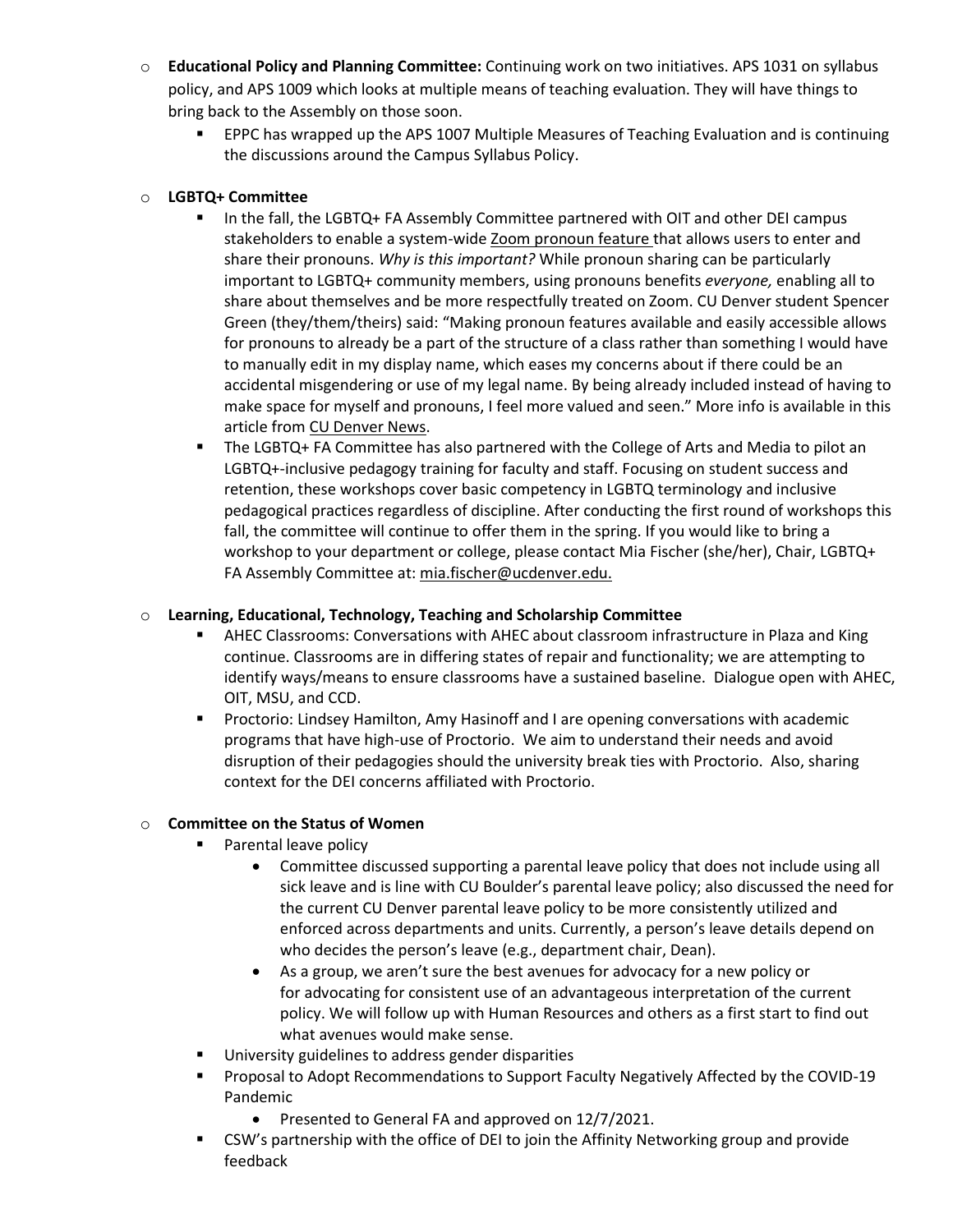• Discussion on possible intersectional issues, like gender disparities and parental leave.

### o **Disabilities Committee**

Working on disability question for campus administered surveys. Considering hosting a symposium on neurodiversity next academic year with other stakeholders and perhaps a speaker in spring. Seeing if we can work with the DRS working group esp. on getting better ACCOMMODATE letters out in Jan. We will see what other projects we can pursue together. Our goal is to provide resources for faculty to help them to work with students and to improve accessibility in classrooms. Looking into ways to help with mental wellness on campus, perhaps eCPR

### o **Ethnic Diversity Committee**

- **Critical & Emerging Issues Speaker Series and Fellowship Proposal** 
	- We solicited and received feedback from the CSW, Disability Committee, LGBTQ+ Committee, and other stakeholders on our proposal. At our Dec 3 meeting we incorporated that feedback into the document, which I presented to FA yesterday. Between now and Feb  $1<sup>st</sup>$  the EDC will discuss the valuable input provided by FA on the proposal and make the necessary revisions to it so it can be presented to FA again at its Feb meeting.
- **Regent Policy 10E, Non-Discrimination: Compensation Principles** 
	- At our Dec 3 meeting we discussed the proposed revision to this policy being considered by the Regents: **<https://www.cu.edu/doc/policy-10e-draftpdf>**. Our concern with it is that it's vague and short on detail (it's only a paragraph long), and the sections in the prior version of the policy addressing how to file a salary grievance have been deleted, leaving the policy open to multiple interpretations. Evidently, the Regent Governance Committee will have a first reading of it on Dec 16, and then a vote on it on Jan 12. If the committee votes for approval, it would then go to the full board for a vote… *probably*. We still haven't verified the steps indicated here are the correct ones! EDC would like to confirm this timeline so we'll know if we, and/or the FA, will have the opportunity to make our concerns about this policy known to the Regents. We also need to discover what the proper channels would be to express our concerns. Lastly, we are uncertain if this policy revision is being made to meet the new Colorado Equal Pay for Equal Work Act requirements, because the old version may be in violation of this new state law. If this is the case, a more detailed policy 10E may not be necessary! We have shared all of these questions and concerns with Jarrod and he is working to provide us with additional information.

### **Campus Climate Survey**

• This survey has closed! More than 4,100 people completing the survey—including 69% of our staff, 45% of our faculty, 23% of our graduate students, and 20% of our undergraduates. Per the Chancellor and VC for DEI Farias, the University will use the findings of this survey to guide its comprehensive efforts as elaborated in ou[r 2030](https://click.communications.cu.edu/?qs=7846397a2cb02e16bbc13083321a5e6595dfafe6004634008b46530d69fc17af0c19dda22f9b1bff6924d59deaff583899c31f0e6fc9127d)  [Strategic Plan](https://click.communications.cu.edu/?qs=7846397a2cb02e16bbc13083321a5e6595dfafe6004634008b46530d69fc17af0c19dda22f9b1bff6924d59deaff583899c31f0e6fc9127d)—in particular, Goal 1: **Become the nation's first equity-serving institution,** and Goal 5: **Be known as a people-centered best place to work.** Survey results will inform action plans outlining how the University will pursue change in key areas for the future. The University will also continue to solicit feedback from our campus community and engage with its broader stakeholders. The [CU Denver Climate](https://click.communications.cu.edu/?qs=7846397a2cb02e1603814d06e2380197cfb86f810e02115e8b62d2c8b45d6fb0190f6886b8aa25f848e4bb81ec2120fbd2530874dc077a39)  [and Workplace Culture Steering Committee](https://click.communications.cu.edu/?qs=7846397a2cb02e1603814d06e2380197cfb86f810e02115e8b62d2c8b45d6fb0190f6886b8aa25f848e4bb81ec2120fbd2530874dc077a39) will begin to analyze the survey's results in the coming months. At some point in the spring semester thes[e results](https://click.communications.cu.edu/?qs=7846397a2cb02e16f355eedd5eaa52cf87dc14053abfba0f5a5a7f863022b9ed14960d96d7825119192a91f26b523d2211e51c7391839b91) will be shared as will information on how the school/college/unit teams will develop meaningful action plans. EDC will pay close attention to these results, as they will greatly inform how we proceed with our work.

#### o **Budget Priority Committee**

■ Continue to explore strategic plan investments and sources of funding